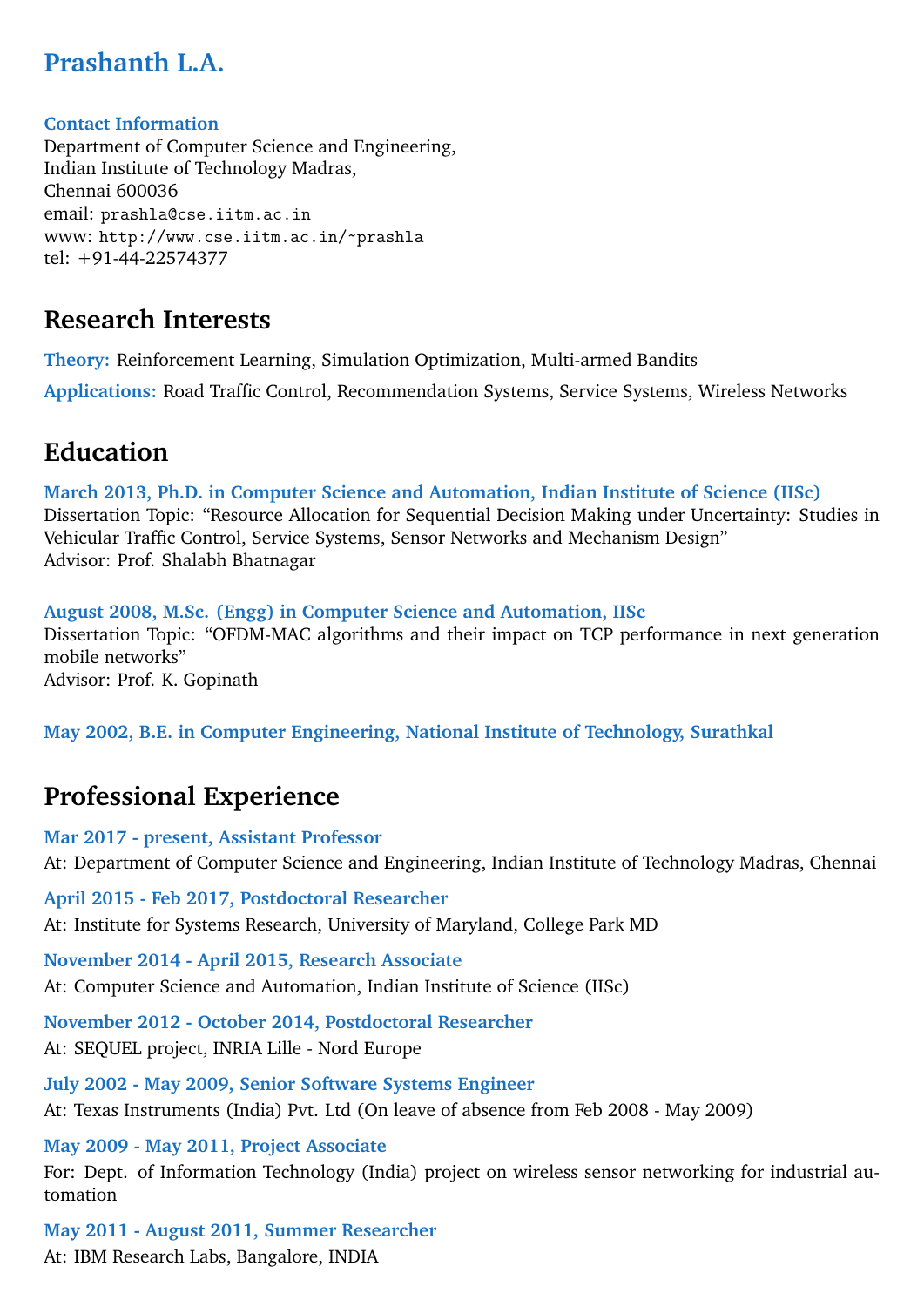### **Awards**

**IEEE ITSS Best Ph.D. Dissertation 2014 - Third Prize**: awarded by IEEE Intelligent Transportation Systems Society (ITSS)

**IBM PhD Fellowship, 2012**

### **Publications**

#### **Books/Book Chapters**

- B1 S.Bhatnagar, H.L.Prasad and **Prashanth.L.A.**, Stochastic Recursive Algorithms for Optimization: Simultaneous Perturbation Methods, *Lecture Notes in Control and Information Sciences Series*, Vol. 434, Springer, ISBN 978-1-4471-4284-3, Edition: 2013, 302 pages.
- B2 S. Bhatnagar, V. Borkar and **Prashanth.L.A.**, Adaptive Feature Pursuit: Online Adaptation of Features in Reinforcement Learning, *Reinforcement Learning and Approximate Dynamic Programming for Feedback Control*, by F. Lewis and D. Liu (eds.), IEEE Press Computational Intelligence Series, pp. 517-534, 2012, **Invited article**.

#### **Journals**

- J1 Nirav Bhavsar and **Prashanth L.A.**, Non-asymptotic bounds for stochastic optimization with biased noisy gradient oracles, IEEE Transactions on Automatic Control, (Accepted with minor revisions), 2021.
- J2 N. Vijayan and **Prashanth L.A.**, Smoothed functional-based gradient algorithms for off-policy reinforcement learning: A non-asymptotic viewpoint. Systems & Control Letters, vol. 155, 2021.
- J3 **Prashanth L.A.**, Nathaniel Korda and Remi Munos, Concentration bounds for temporal difference learning with linear function approximation: The case of batch data and uniform sampling, Machine learning, https://doi.org/10.1007/s10994-020-05912-5, 2021.
- J4 **Prashanth L.A.**, S. Bhatnagar, N. Bhavsar, Michael Fu and Steve Marcus, Random directions stochastic approximation with deterministic perturbations, IEEE Transactions on Automatic Control, vol. 65, no. 6, pp. 2450-2465, 2020.
- J5 Ravi Kumar Kolla, Prashanth L.A., Sanjay P. Bhat, Krishna Jagannathan, Concentration bounds for empirical conditional value-at-risk: The unbounded case, Operations Research Letters, vol. 47, issue 1, pp. 16-20, 2019.
- J6 Jie Cheng, **Prashanth L.A.**, Michael Fu, Steve Marcus and Csaba Szepesvari, Stochastic optimization in a cumulative prospect theory framework, IEEE Transactions on Automatic Control, vol. 63, no. 9, pp. 2867-2882, 2018.
- J7 **Prashanth L.A.**, S.Bhatnagar, Michael Fu and Steve Marcus, Adaptive system optimization using (simultaneous) random directions stochastic approximation, *IEEE Transactions on Automatic Control*, vol. 62, issue 5, pp. 2223-2238, 2017.
- J8 **Prashanth L.A.** and Mohammad Ghavamzadeh, Variance-Constrained Actor-Critic Algorithms for Discounted and Average Reward MDPs, Machine Learning, vol. 105, no. 3, pp. 367-417, 2016.
- J9 **Prashanth L.A.**,H.L.Prasad, S.Bhatnagar and P. Chandra, A constrained optimization perspective on actor critic algorithms and application to network routing, *Systems & Control Letters*, vol. 92, pp. 46-51, 2016.
- J10 **Prashanth L.A.**, H.L.Prasad, N.Desai and S.Bhatnagar, Simultaneous Perturbation Methods for Adaptive Labor Staffing in Service Systems, *Simulation*, vol. 91, issue 5, pp. 432-455, 2015.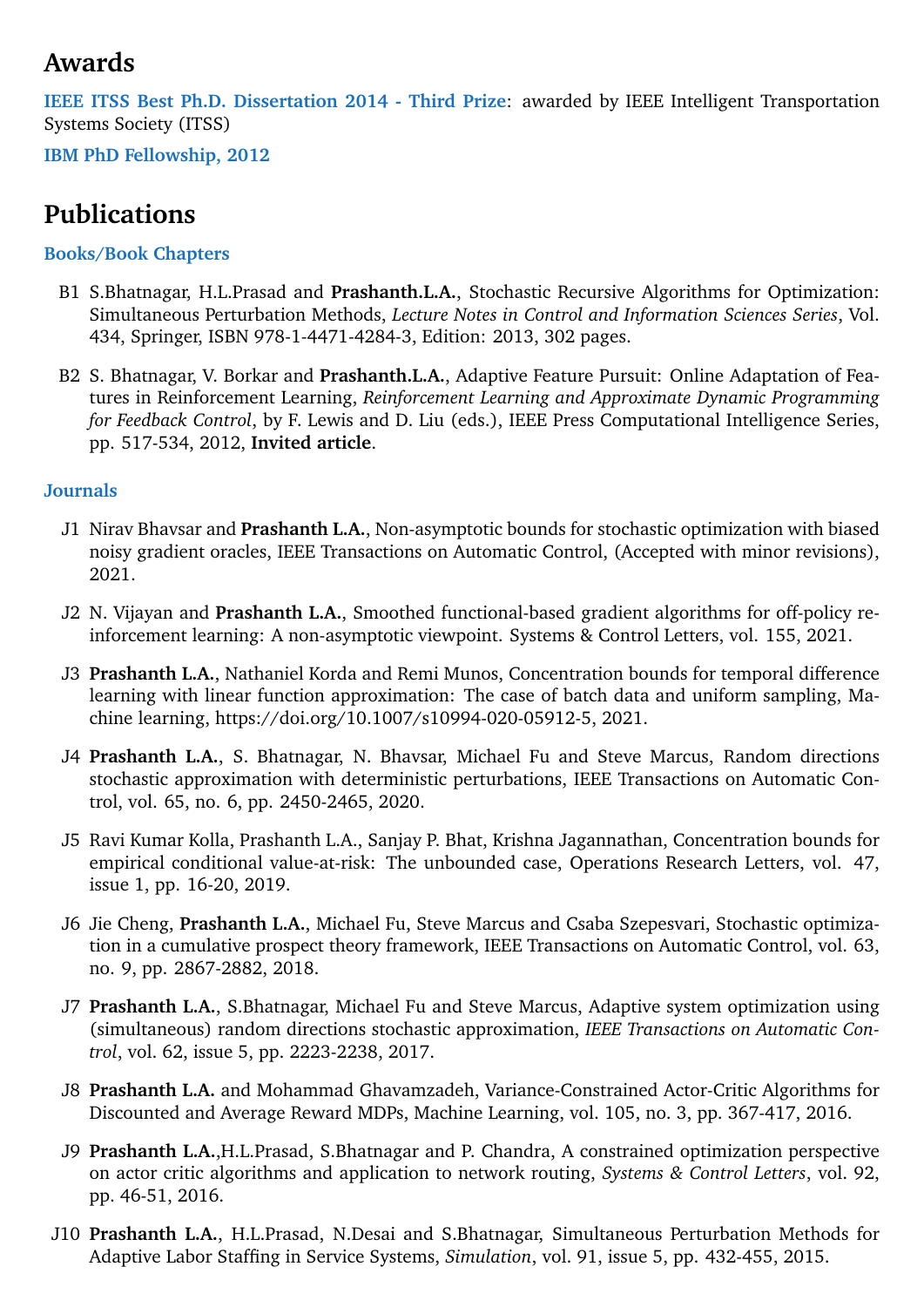- J11 S.Bhatnagar and **Prashanth L.A.**, Simultaneous Perturbation Newton Algorithms for Simulation Optimization, *Journal of Optimization Theory and Applications,* vol. 164, issue. 2, pp. 621-643, 2015.
- J12 **Prashanth L.A.**, A.Chatterjee and S.Bhatnagar, Two Timescale Convergent Q-learning for Sleep-Scheduling in Wireless Sensor Networks, *Wireless Networks*, vol. 20, issue. 8, pp. 2589-2604, 2014.
- J13 H.L.Prasad, **Prashanth L.A.**, S.Bhatnagar and N.Desai, Adaptive Smoothed Functional Algorithms for Optimal Staffing Levels in Service Systems, *Service Science (INFORMS)*, vol. 5, no. 1, pp. 29-55, 2013.
- J14 **Prashanth L.A.** and S.Bhatnagar, Threshold Tuning using Stochastic Optimization for Graded Signal Control, *IEEE Transactions on Vehicular Technology*, vol. 61, no. 9, pp. 3865-3880, 2012.
- J15 **Prashanth L.A.** and S.Bhatnagar, Reinforcement learning with function approximation for traffic signal control, *IEEE Transactions on Intelligent Transportation Systems*, vol. 12, no. 2, pp. 412-421, 2011.

#### **Proceedings of International Conferences**

- C1 Ajay Pandey, **Prashanth L.A.**, and Sanjay Bhat, Estimation of Spectral Risk Measures, The Thirty-Fifth AAAI Conference on Artificial Intelligence (AAAI), pp. 12166-12173, 2021.
- C2 **Prashanth L.A.**, Krishna Jagannathan and Ravi Kumar Kolla, Concentration bounds for CVaR estimation: The cases of light-tailed and heavy-tailed distributions, *37th International Conference on Machine Learning (ICML)*, PMLR 119:5577-5586, 2020.
- C3 Sanjay P. Bhat and **Prashanth L.A.**, Concentration of risk measures: A Wasserstein distance approach, *33rd Conference on Neural Information Processing Systems*, pp. 11762-11771, 2019.
- C4 V. P. Boda and **Prashanth L.A.**, Correlated bandits: or How to minimize mean-squared error online, *36th International Conference on Machine Learning (ICML)*, PMLR 97:686-694, 2019.
- C5 Aditya Gopalan, **Prashanth L.A.**, Michael Fu and Steve Marcus, Weighted bandits or: How bandits learn distorted values that are not expected, *31st AAAI Conference on Artificial Intelligence (AAAI)*, pp. 1941-1947, 2017.
- C6 D. Sai Koti Reddy, **Prashanth L.A.** and S. Bhatnagar, Improved Hessian estimation for adaptive random directions stochastic approximation, *IEEE Conference on Decision and Control (CDC)*, pp. 3682- 3687, 2016.
- C7 Prashanth L.A., Cheng Jie, Michael Fu, Steve Marcus and Csaba Szepesvári, Cumulative Prospect Theory Meets Reinforcement Learning: Prediction and Control, *33rd International Conference on Machine Learning (ICML)*, pp. 1406-1415, 2016.
- C8 Xiaowei Hu, Prashanth L.A., András György and Csaba Szepesvári, (Bandit) Convex Optimization with Biased Noisy Gradient Oracles, *19th International Conference on Artificial Intelligence and Statistics (AISTATS)*, pp. 819-828, 2016.
- C9 Nathaniel Korda and **Prashanth L.A.**, On TD(0) with function approximation: Concentration bounds and a centered variant with exponential convergence, *32nd International Conference on Machine Learning (ICML)*, pp. 626-634, 2015.
- C10 H.L.Prasad, **Prashanth L.A.** and S.Bhatnagar, Two Timescale Algorithms for Learning Nash Equilibria in General-Sum Stochastic Games, *14th International Conference on Autonomous Agents and Multiagent Systems (AAMAS)*, pp. 1371-1379, 2015.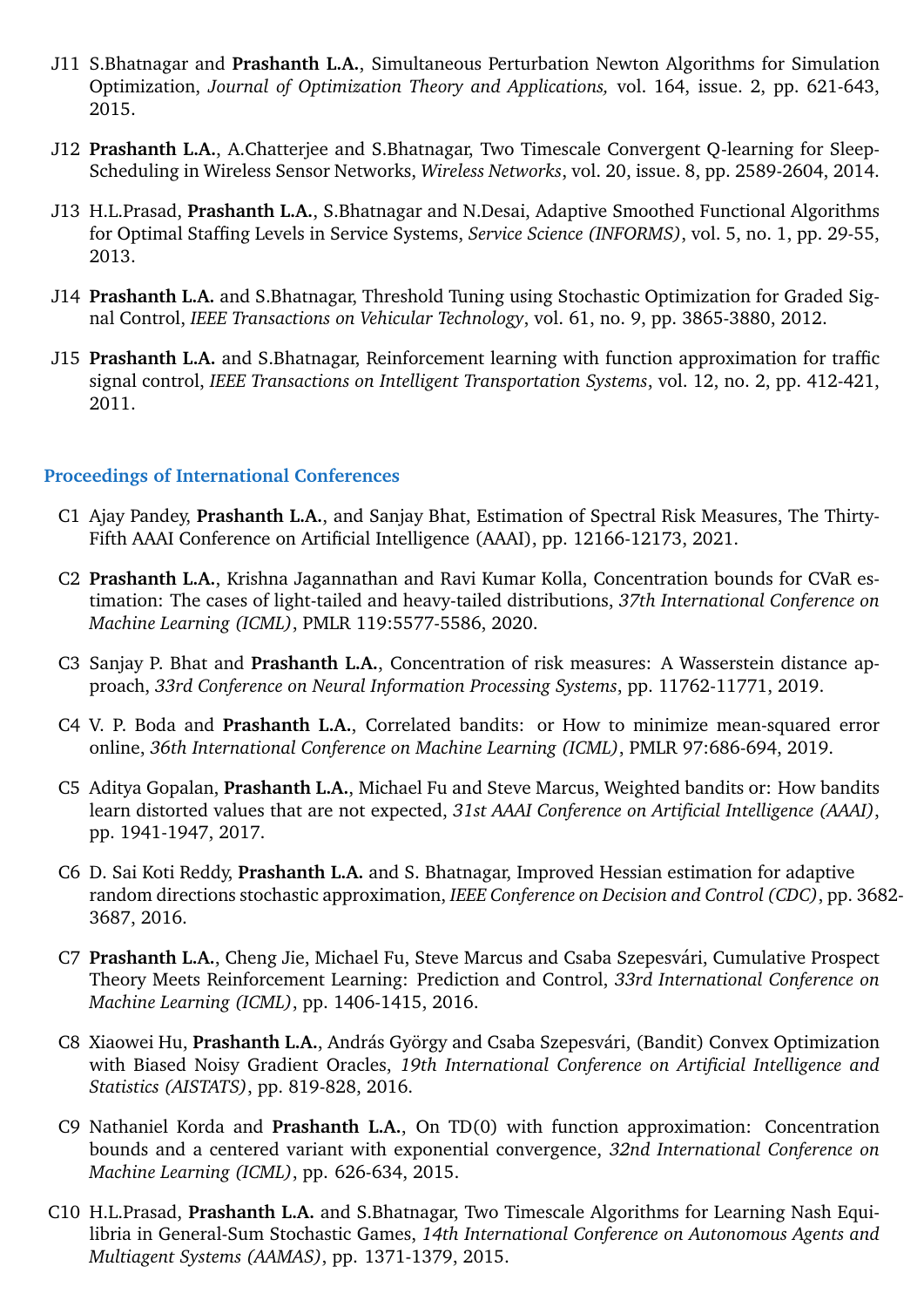- C11 Nathaniel Korda, **Prashanth L.A.** and Remi Munos, Fast gradient descent for drifting least squares regression, with application to bandits, *29th AAAI Conference on Artificial Intelligence (AAAI)*, pp. 2708-1714, 2015.
- C12 Raphael Fonteneau and **Prashanth L.A.**, Simultaneous Perturbation Algorithms for Batch Off-Policy Search, *53rd IEEE Conference on Decision and Control (CDC)*, pp. 2622-2627, 2014.
- C13 **Prashanth L.A.**, Policy Gradients for CVaR-Constrained MDPs, *25th International Conference on Algorithmic Learning Theory (ALT)*, pp. 155-169, 2014.
- C14 **Prashanth L.A.**, Nathaniel Korda and Remi Munos, Fast LSTD using stochastic approximation: Finite time analysis and application to traffic control, *7th European Conference on Machine Learning and Principles and Practice of Knowledge Discovery in Databases (ECML/PKDD)*, pp. 66-81, 2014.
- C15 **Prashanth L.A.**, A. Chatterjee and S.Bhatnagar, Adaptive sleep-wake control using reinforcement learning in sensor networks, *6th International IEEE Conference on Communication Systems and Networks (COMSNETS)*, pp. 1-8, 2014.
- C16 **Prashanth L.A.** and Mohammad Ghavamzadeh, Actor-Critic Algorithms for Risk-Sensitive MDPs, *27th Annual Conference on Advances in Neural Information Processing Systems (NIPS)*, **Full oral presentation (%1.4 acceptance - 20 out of 1420 submissions)**, pp. 252-260, 2013.
- C17 **Prashanth L.A.**, H.L.Prasad, N.Desai and S.Bhatnagar, Mechanisms for Hostile Agents with Capacity Constraints, *12th International Conference on Autonomous Agents and Multiagent Systems (AAMAS)*, pp. 659–666, 2013.
- C18 **Prashanth L.A.**, H.L.Prasad, N.Desai, S.Bhatnagar and G.Dasgupta, Stochastic optimization for adaptive labor staffing in service systems, *9th International Conference on Service Oriented Computing (ICSOC)*, pp. 487–494, 2011.
- C19 **Prashanth L.A.** and S.Bhatnagar, Reinforcement Learning with Average Cost for Adaptive Control of Traffic Lights at Intersections, *14th International IEEE Conference on Intelligent Transportation Systems*, pp. 1640–1645, 2011, **Invited article**.
- C20 **Prashanth.L.A.**, K. Gopinath, OFDM-MAC algorithms and their impact on TCP performance in next generation mobile networks, *3rd International IEEE Conference on COMmunication System softWAre and MiddlewaRE (COMSWARE)*, pp. 133-140, 2008.
- C21 **Prashanth L.A.**, Sajal Kumar Das, K Gopinath, MAC design for heterogeneous application support in OFDM based wireless systems, *5th IEEE Consumer Communications and Networking Conference (CCNC)*, (short paper) 2008.

#### **Workshops**

- W1 Xiaowei Hu, Prashanth L.A., András György and Csaba Szepesvári, (Bandit) Convex Optimization with Biased Noisy Gradient Oracles, *8th NIPS Workshop on Optimization for Machine Learning*, 2015.
- W2 **Prashanth L.A.** and Mohammad Ghavamzadeh, SPSA based Actor-Critic Algorithm for Risk Sensitive Control, *11th European Workshop on Reinforcement Learning (EWRL)*, 2013.
- W3 **Prashanth L.A.** and S.Bhatnagar, Control of traffic lights at junctions using reinforcement learning, *Computer Aided Transportation Planning and Traffic Engineering*, 2009.

#### **Preprints**

P1 Xiaowei Hu, Prashanth L.A., András György and Csaba Szepesvári, (Bandit) Convex Optimization with Biased Noisy Gradient Oracles, arxiv preprint arXiv:1609.07087, 2016.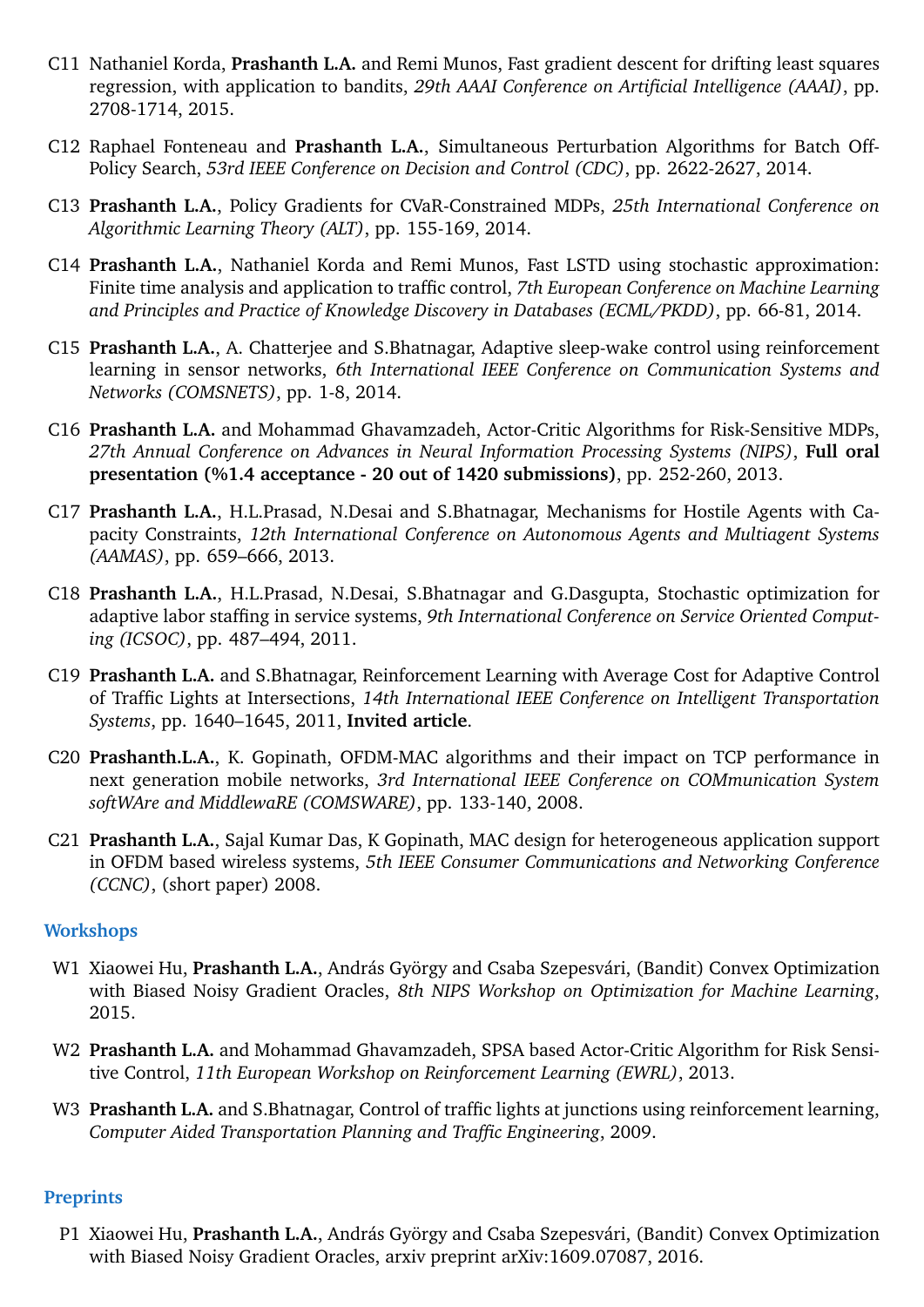P2 **Prashanth L.A.**, H.L.Prasad, and S.Bhatnagar, Actor-Critic Algorithms for Learning Nash Equilibria in N-player General-Sum Games, arxiv preprint arXiv:1401.2086, 2015.

## **Tutorials**

- 1. *Simultaneous perturbation methods for stochastic non-convex optimization*, ACM MobiHoc, 2017.
- 2. *Simultaneous perturbation methods for simulation optimization*, Indian Control Conference, 2018.

# **Invited Talks**

- 1. *Cumulative prospect theory meets bandits and reinforcement learning*, Department of Computer Science and Automation, Indian Institute of Science, Bangalore, June 2017.
- 2. *Concentration bounds for TD(0) with function approximation*, Communication, Control and Signal Processing Seminar, University of Maryland - College Park, USA, 2015.
- 3. *Cumulative Prospect Theory Meets Reinforcement Learning: Estimation and Control*, AI seminar, University of Alberta, Edmonton, Canada, 2015.
- 4. *On the convergence rate of TD(0) with function approximation: Non-asymptotic bounds in online and batch settings*, Recent Advances in Reinforcement Learning Workshop, Indian Institute Of Technology, Madras, India, 2015.
- 5. *Stochastic approximation for speeding up LSTD/LSPI (and least squares regression/LinUCB)*, Department seminar, Computer Science and Automation, Indian Institute of Science, India, 2014.
- 6. *Fast gradient descent for drifting least squares regression with applications to news-recommendation systems*, Large scale Online Learning and Decision Making Workshop, Cumberland Lodge, Windsor, UK, 2014.
- 7. *Actor-critic algorithms for risk-sensitive MDPs*, French Meeting on Planning, Decision Making and Learning, Liege, Belgium, 2014.
- 8. *Online gradient descent for LS regression: Non-asymptotic bounds and application to bandits*, Large scale Online Learning and Decision Making Workshop, Cumberland Lodge, Windsor, UK, 2013.

## **Projects**

**DST-ECRA proposal** entitled *Simulation-based Optimization in a Cumulative Prospect Theory Framework*, approved in May-2018.

# **Mentoring**

### **Ph.D.**

• Nithia V (CS17D003): Joined Jul 2017, Status: In progress.

**M.S.**

- Nirav Bhavsar (CS17S016): Joined Jul 2017, Status: Graduated.
- Ajay Pandey (CS17S011): Joined Jul 2017, Status: Graduated.
- Dipayan Sen (CS18S012): Joined Jul 2018, Status: In progress.